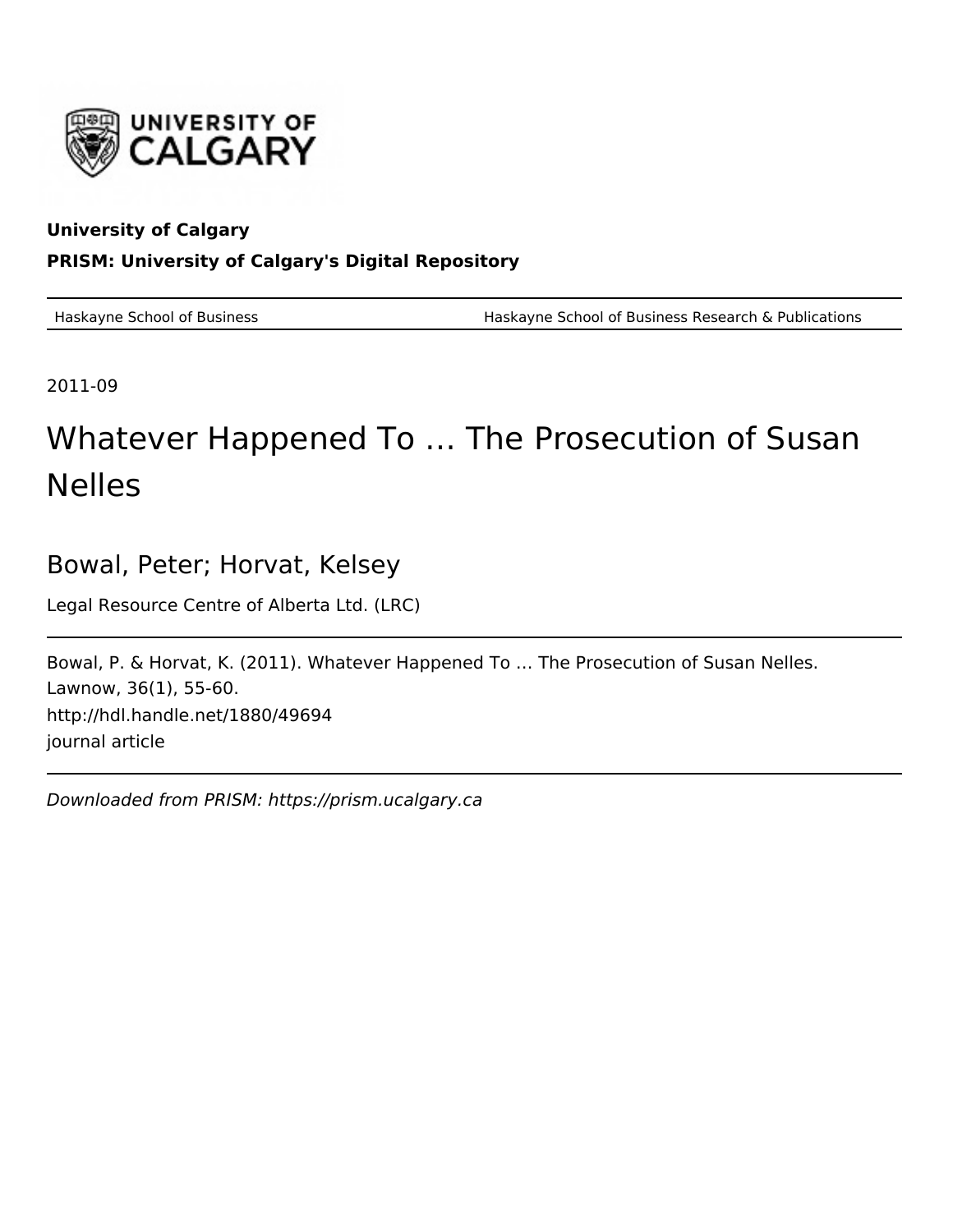

# Whatever Happened To . . . The Prosecution of Susan Nelles

Peter Bowal and Kelsey Horvat

#### Introduction

In the 1980s, Canadians were riveted by the news of a succession of babies mysteriously dying at Toronto's world-renowned Hospital for Sick Children. Between June 1980 and March 1981, a troubling increase in baby deaths in cardiac Wards 4A and 4B was observed. Early meetings among hospital staff concluded the problem was not serious. It was thought most of the children had simply died of their conditions and that, if anything, there may have been a need for another Intensive Care Unit at the hospital.

However, in January 1981, the autopsy of 4-month-old Janice Estrella revealed a high level of digoxin in her blood. Digoxin was commonly used in cardiac wards to increase circulation and slow heart rates. Then in March, Kevin Pacsai, only 23 days old, died unexpectedly. His condition was not life threatening upon hospital admission. His autopsy also pointed toward digoxin toxicity.<sup>1</sup> Nurse Susan Nelles had failed to convince doctors to attend to him and was the one to find the baby struggling on the morning of his death. The coroner called in police to investigate the deaths of these two babies.

When another baby, Allana Miller, died soon after with a high concentration of digoxin in her blood, the hospital designated digoxin a "controlled drug" – it was to be locked away and could only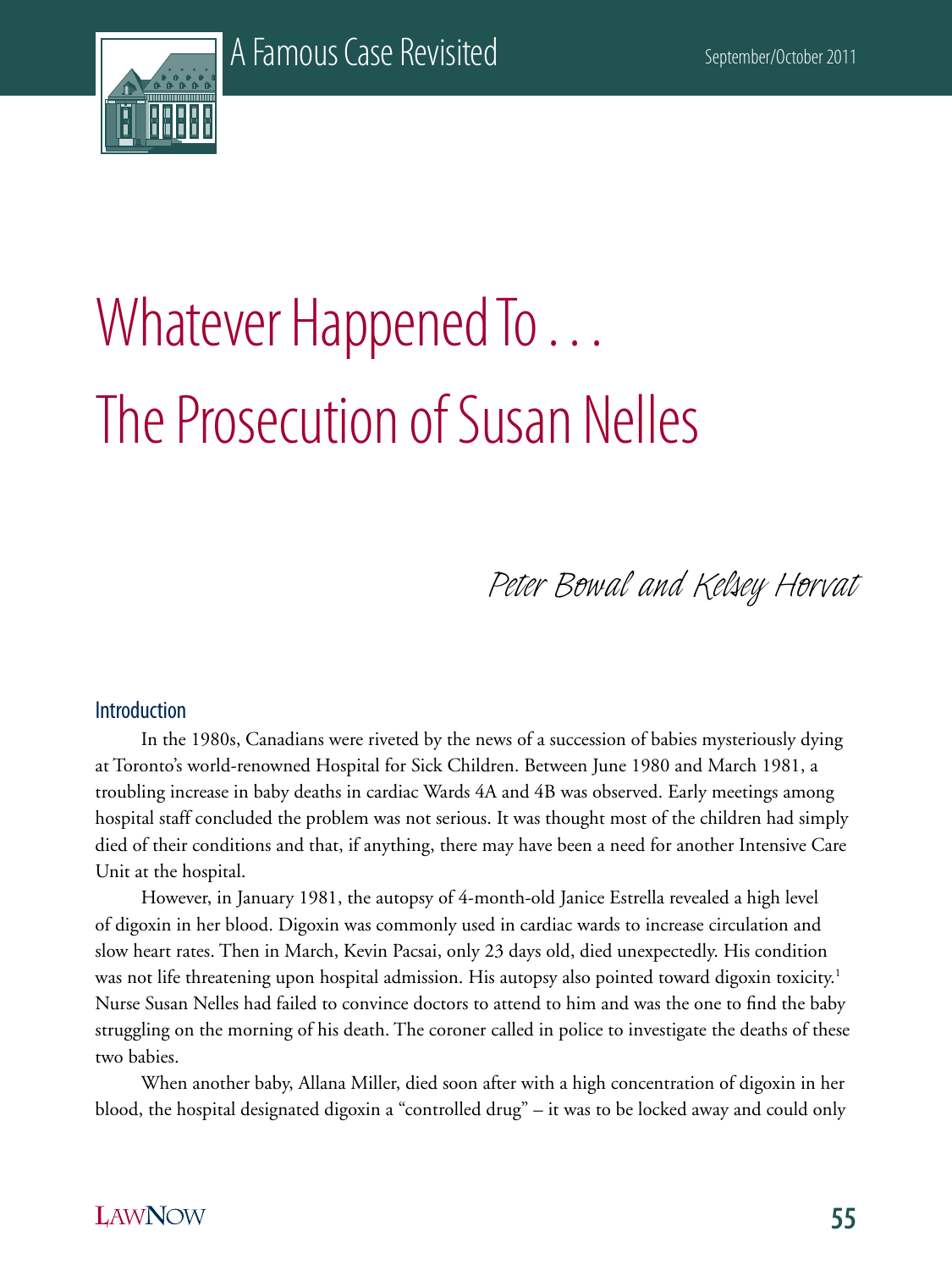be administered by following strict procedures. Still, the next day twelve-week-old Justin Cook died with elevated levels of digoxin in his blood and tissues despite never being prescribed the drug. The entire Ward 4A nursing team was temporarily relieved of duty. Elective admissions to Wards 4A and B were halted, patients were transferred to other wards, and a full police investigation was launched.

More than 30 years later, we have not obtained answers to what happened during that period that threatened to bring down one of the foremost pediatric hospitals in the world. What did follow was a parade through the criminal and civil courts. In the end, this litigation – much like the medical mysteries that gave rise to it – would produce more drama than meaningful resolution.

Were these babies murdered? If so, who would be held legally responsible for them? In a further twist, should individuals charged with crimes like murder be able to sue the Crown (government), the Attorney General and its prosecutors if they are acquitted? The litigation that ensued from these baby deaths would ultimately serve only to define the liability of prosecutors and the Crown in such matters.

#### Susan Nelles Charged

On the night he died, baby Justin Cook was under the exclusive care of Susan Nelles – he was her only patient for her entire shift. From a respected family of physicians, Nelles was a nurse who had graduated less than three years earlier from Queen's University in Kingston. Nelles had also cared

for babies Miller and Pacsai when they died and she had worked the shift prior to baby Estrella's death. The police, seeing Nelles as the common denominator, focused on her.

The police interviewed all members of the Ward 4A nursing team. They spoke with Nelles last, with the intent of arresting her if she could not explain the deaths. Forewarned she would be questioned by police, Nelles consulted her law-student roommate about what to do. Her roommate advised her to "lawyer up" and not to speak to the police without a lawyer present. Three days after baby Cook's death, she was arrested and charged with the murder of the four babies. The suspicious baby deaths then stopped. Nelles volunteered little

More than 30 years later, we have not obtained answers to what happened during that period that threatened to bring down one of the foremost pediatric hospitals in the world.

information in the police interview which further convinced the police of her guilt.

The murder case against Nelles was circumstantial, and the proof required to be shown by the Crown is beyond a reasonable doubt. Either Nelles was a horrible baby killer or she was unjustly and falsely accused.

Nelles had cared for the four infants at the time of their deaths, but she was not the only nurse to do so. Other nurses had access to digoxin. While providing care for Cook, Nelles was relieved by her supervisor for breaks. Exhumed remains of another infant showed digoxin toxicity when Nelles had been off work for several days. While the deaths seemed to end after Nelles' arrest, that could also be explained by the hospital's new restrictions on access to digoxin and other infant care protocols.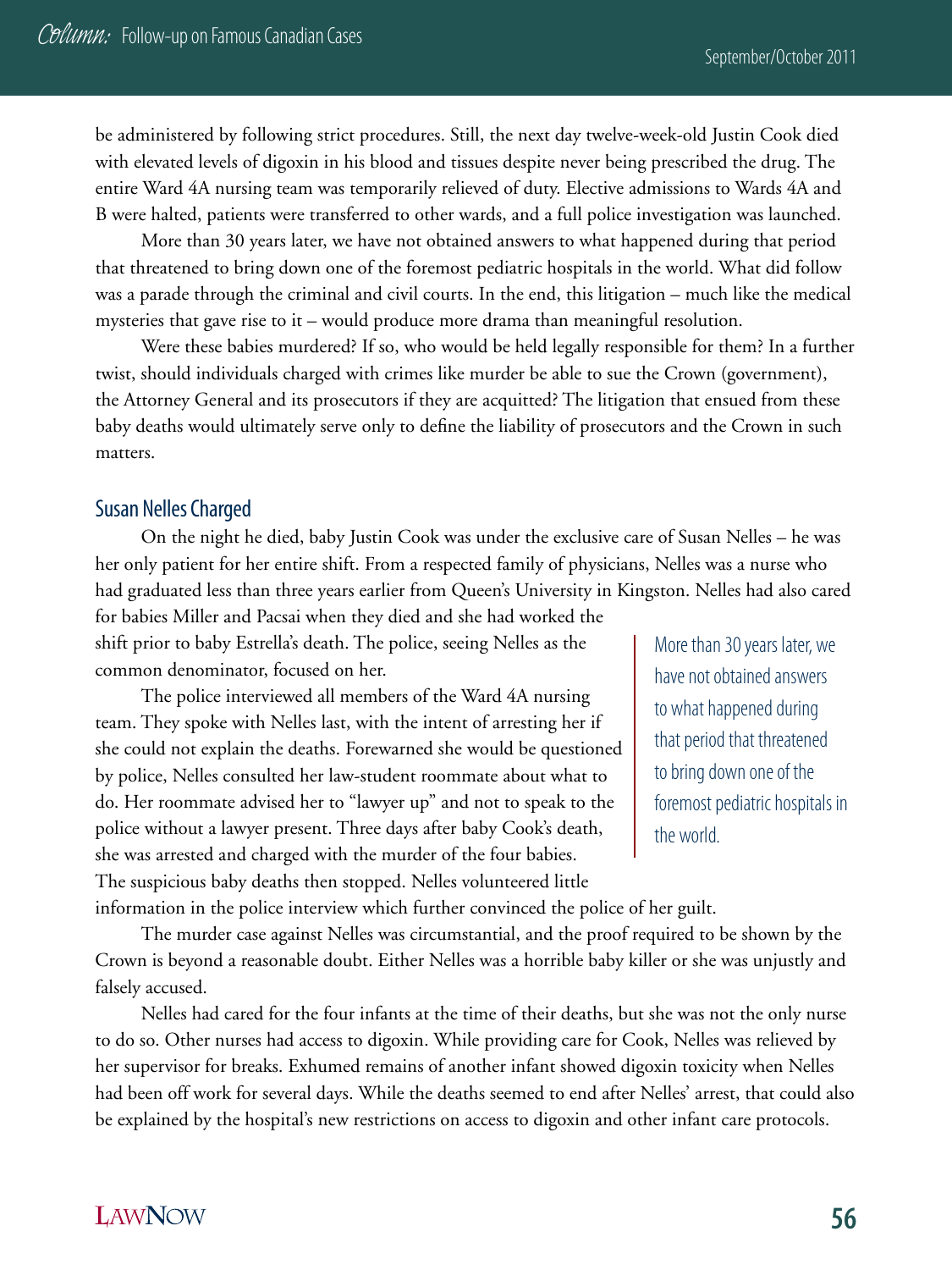The preliminary inquiry in Ontario's Provincial Court addressed the threshold determination of whether all the Crown evidence, if believed, could result in at least one murder conviction against Nelles. If so, she would stand trial before a jury in Superior Court. If not, there would be no further prosecution.

In the end, the judge threw out all four murder charges against Nelles, citing the lack of sufficient Crown evidence. The medical and legal communities were rocked by the news that Nelles would not face trial. And why did these babies die?

#### The Grange Inquiry

Judge Samuel Grange was appointed to head the Royal Commission of Inquiry into the deaths of the 36 babies between June 1980 and March 1981 at the Hospital for Sick Children.<sup>2</sup> He concluded 8 babies were killed by digoxin toxicity. He called another 15 cases suspicious or highly suspicious.

He also concluded that the police were in a difficult position because they believed that they had found the killer of baby Cook, and because Nelles refused to speak without a lawyer. She stood out among the nurses because she was the only one to act in that way – to the police it further incriminated her. The prosecution pressed on when they believed Nelles was guilty.

On the other hand, Grange found no fault with Nelles. One should be able to ask for legal counsel before being interrogated by police. Such requests should not be seen as a basis for guilt.

On the other hand, Grange found no fault with Nelles. One should be able to ask for legal counsel before being interrogated by police. Such requests should not be seen as a basis for guilt.

#### Civil Lawsuit for Malicious Prosecution

Nelles herself did want a trial, but not the kind the prosecutors had in mind. After the preliminary inquiry, and especially after the inconclusiveness of the Grange Inquiry, attention turned to the way the police investigation and prosecution were carried out. The police were criticized for arresting Nelles without fully questioning her, and charging her with the three earlier murders without clear evidence of contact with those babies.

Nelles hired former professional football player, then prominent Toronto civil lawyer, John Sopinka, who would later be appointed to the Supreme Court of Canada. He argued that the Crown of Ontario, the Ontario Attorney General (through his prosecutors who were not personally named in the lawsuit) and police were malicious in their pursuit of Nelles. He commenced a civil suit against all three parties.

Malicious prosecution has long been an infrequently used and controversial tort, largely because many fear it would open the floodgates to lawsuits against individual prosecutors who, in turn, may become so chilled by this litigation that they would be unable to properly do their jobs.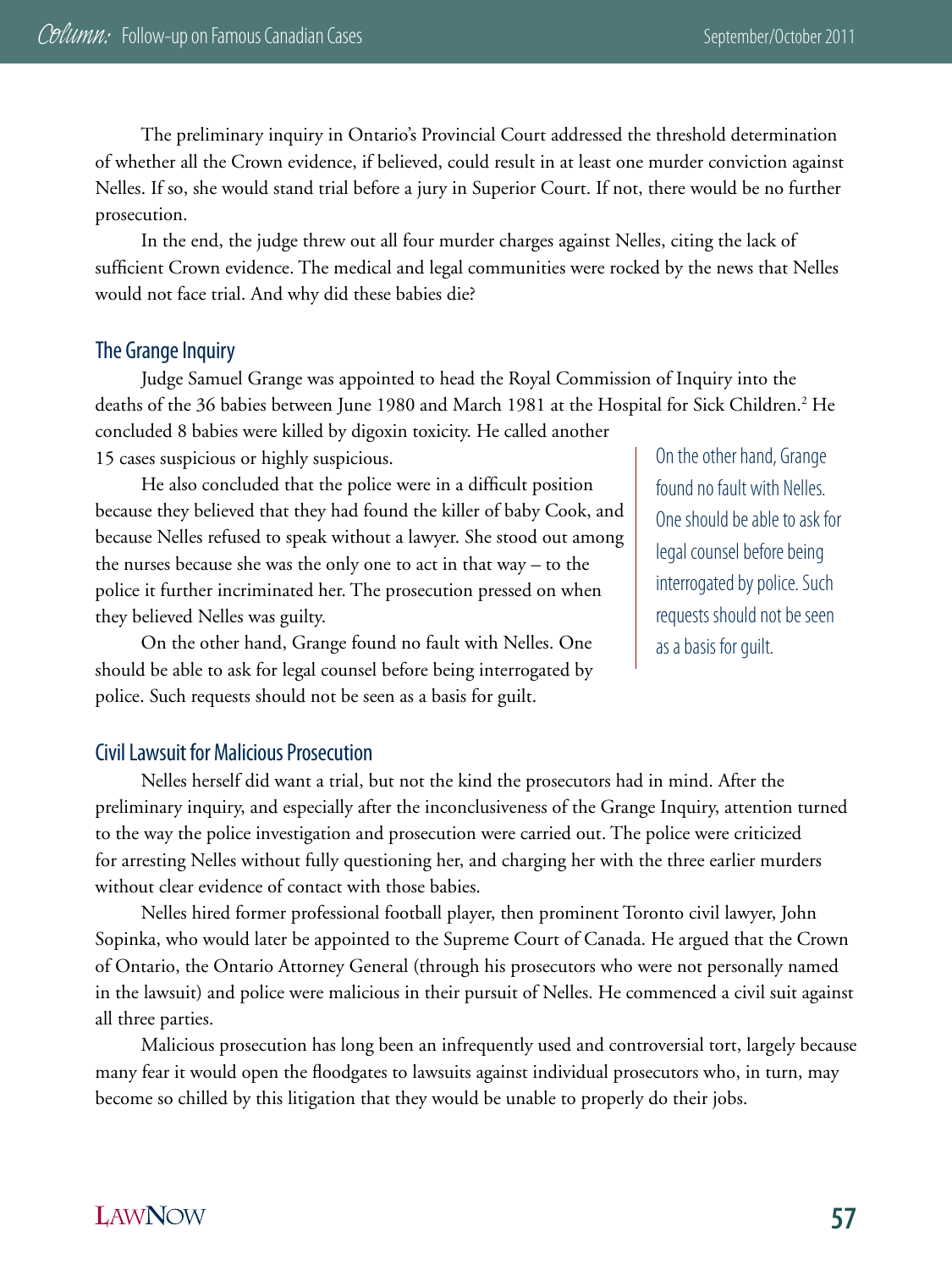To win a civil lawsuit for malicious prosecution, one must meet a four-part test. One must prove that the prosecution, more likely than not, was:

- 1. initiated by the (prosecuting) defendant;
- 2. terminated in favour of the plaintiff;
- 3. undertaken without reasonable and probable cause; and
- 4. motivated by malice or a primary purpose other than that of carrying the law into effect.<sup>3</sup>

These requirements give no opportunity to convicted criminals to pursue legal action against their prosecutors. Accused who are later acquitted will not succeed unless they can show bad faith or malice on the part of the prosecutors.

When Nelles' case came to the Ontario courts, the issue of prosecutorial immunity arose. In 1985, she settled with the police for \$190,000, paid by the Province of Ontario. She continued on, however, against the Ontario government and the Attorney General. The immunity defence rose to the Supreme Court of Canada.

In August 1989, a divided Supreme Court of Canada ruled that Nelles could continue her action against the Attorney General for malicious prosecution but not the Crown of Ontario itself, which enjoyed immunity under provincial legislation.<sup>4</sup> The distinction between the Crown and a Minister and agents of that Crown was a technical one.

Malicious prosecution has long been an infrequently used and controversial tort, largely because many fear it would open the floodgates to lawsuits against individual prosecutors who, in turn, may become so chilled by this litigation that they would be unable to properly do their jobs.

Nelles' lawyer Sopinka later wrote "a person wrongfully accused or convicted may have suffered the same social stigma, loss of liberty, loss of earnings, costs of defence, and possibly loss of family life that is suffered by the rightfully convicted accused who is responsible for his or her crime."5 The procedural victory that allowed her case to proceed brought applause from the media for her courage to fight the system that wronged her and a chance to recover damages for the ordeal she suffered.

Two years later, Nelles settled with the Ontario government for what amounted to her accumulated legal costs of \$60,000, of which \$20,000 endowed a Queen's University scholarship in her name and \$10,000 added to the Nelles Family Endowment Fund at Belleville General Hospital. This Fund had been created in honour of her brother and father, both doctors, who passed away during her legal ordeal.

Nelles married James Robert Pine in 1985 and the couple had three children. Her nursing licence was unaffected by the criminal charges and she continued to live near her hometown of Belleville and work as a nurse in Kingston, Ontario. She has also spoken to nursing groups about her experience. In 1999, she was awarded an honorary doctorate in law from Queen's University, her *alma mater*, for her work in promoting integrity in nursing.

# **LAWNOW**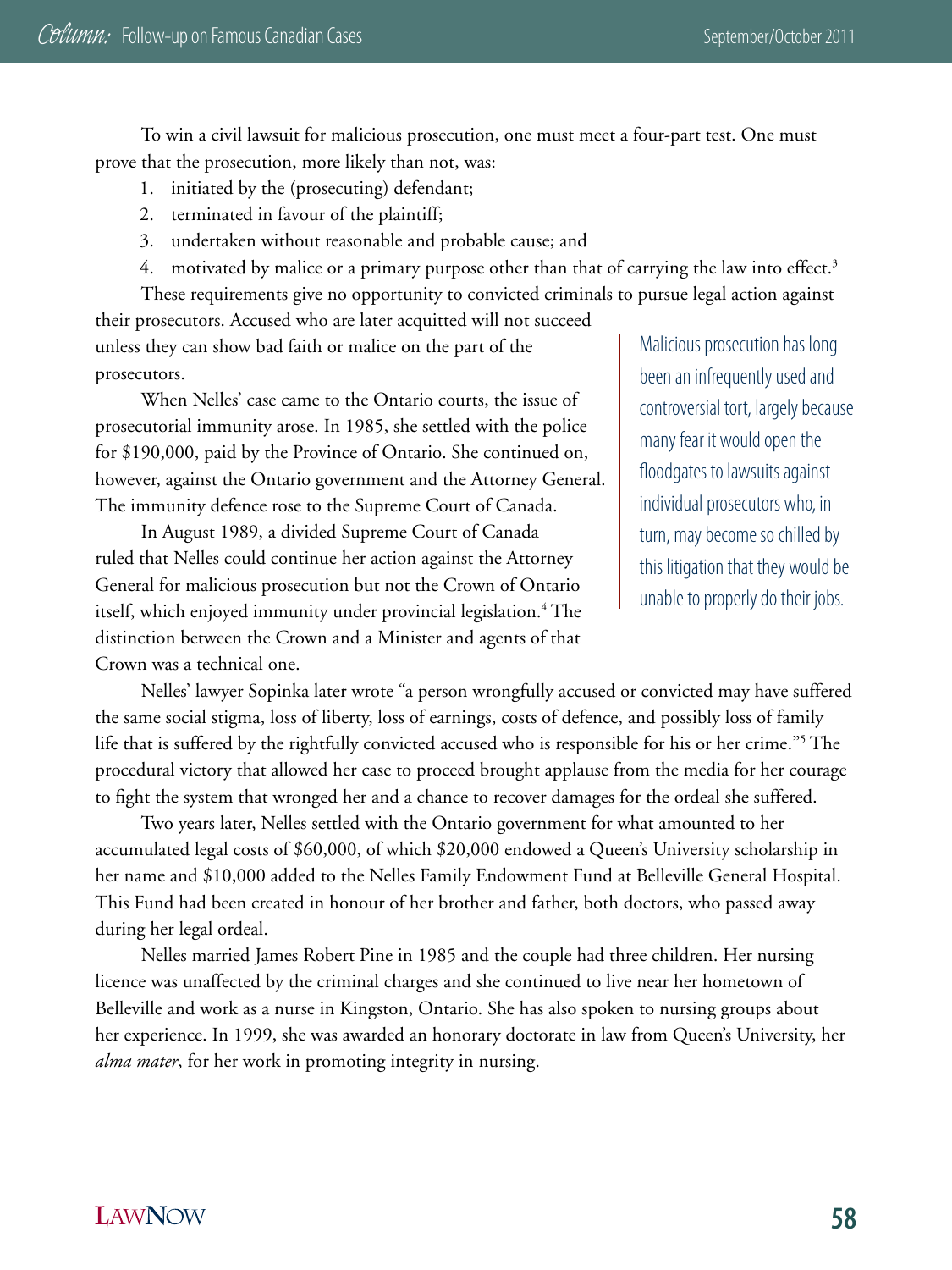#### The Nelles Legacy

The high profile but short-run *R. v. Nelles* criminal prosecution gave rise to *Nelles v. Ontario*, a civil case that clarified for the first time that cabinet ministers and prosecutors are not shielded from having to defend lawsuits for malicious prosecution. Young nurse Nelles symbolized the human ordeal that can occur at the hand of overwhelming state investigatory and prosecutorial power. There is a civil legal remedy for damages when that power is mis-directed.

Recently the Supreme Court of Canada, in *Miazga v. Kvello Estate*, 6 had occasion to further refine this tort of malicious prosecution. Crown Attorney Miazga prosecuted parents falsely accused of sexual assault by their foster children. The sexual abuse claims against the parents were grotesque and outrageous, and included alleged ritual killings of babies and animals. The prosecution was continued against the families, even though the allegations were unbelievably preposterous. The children later recanted all allegations.

The high profile but short-run *R. v. Nelles* criminal prosecution gave rise to *Nelles v. Ontario*, a civil case that clarified for the first time that cabinet ministers and prosecutors are not shielded from having to defend lawsuits for malicious prosecution. Young nurse Nelles symbolized the human ordeal that can occur at the hand of overwhelming state investigatory and prosecutorial power.

The Supreme Court of Canada found no liability on the part of the prosecutor in this case, on the grounds that malice was not established. The plaintiff bringing a malicious prosecution lawsuit must prove a negative – an absence of reasonable and probable cause for prosecuting. The prosecutor must actually believe in the guilt of the accused according to one's professional assessment of the legal strength of the case, and that belief must be reasonable in the circumstances.

The Court said malice is a question of fact, requiring evidence that the prosecutor was motivated by an improper purpose. It will be difficult for such evidence to be found. In what appears to be a considerable narrowing of this tort where Crown prosecutors enjoy major leeway, one who brings a malicious prosecution lawsuit today must prove the prosecutor deliberately intended to subvert or abuse prosecutorial powers. Courts will not second-guess decisions made by the prosecutor during criminal proceedings. By requiring proof of an improper purpose, the malice requirement protects prosecutors from incompetence, inexperience, honest mistake, and even gross negligence. In the end, only the most egregious case of bad faith prosecution will be punished by civil damages. Under this new standard, it is unlikely that Nelles would have won her case against the Attorney General of Ontario. The *Nelles v. Ontario* principle that the Attorney General and prosecutors can be sued for malicious prosecution has now been narrowed so much that such a case is now almost impossible to win.<sup>7</sup>

Justice Sopinka might have respectfully dissented from the *Miazga* decision, but he had no vote in it. He died suddenly on November 24, 1997 of complications from a rare blood disease at the age of 64, after serving almost a decade on the Court. Nelles remained one of his highest profile

# **LAWNOW**